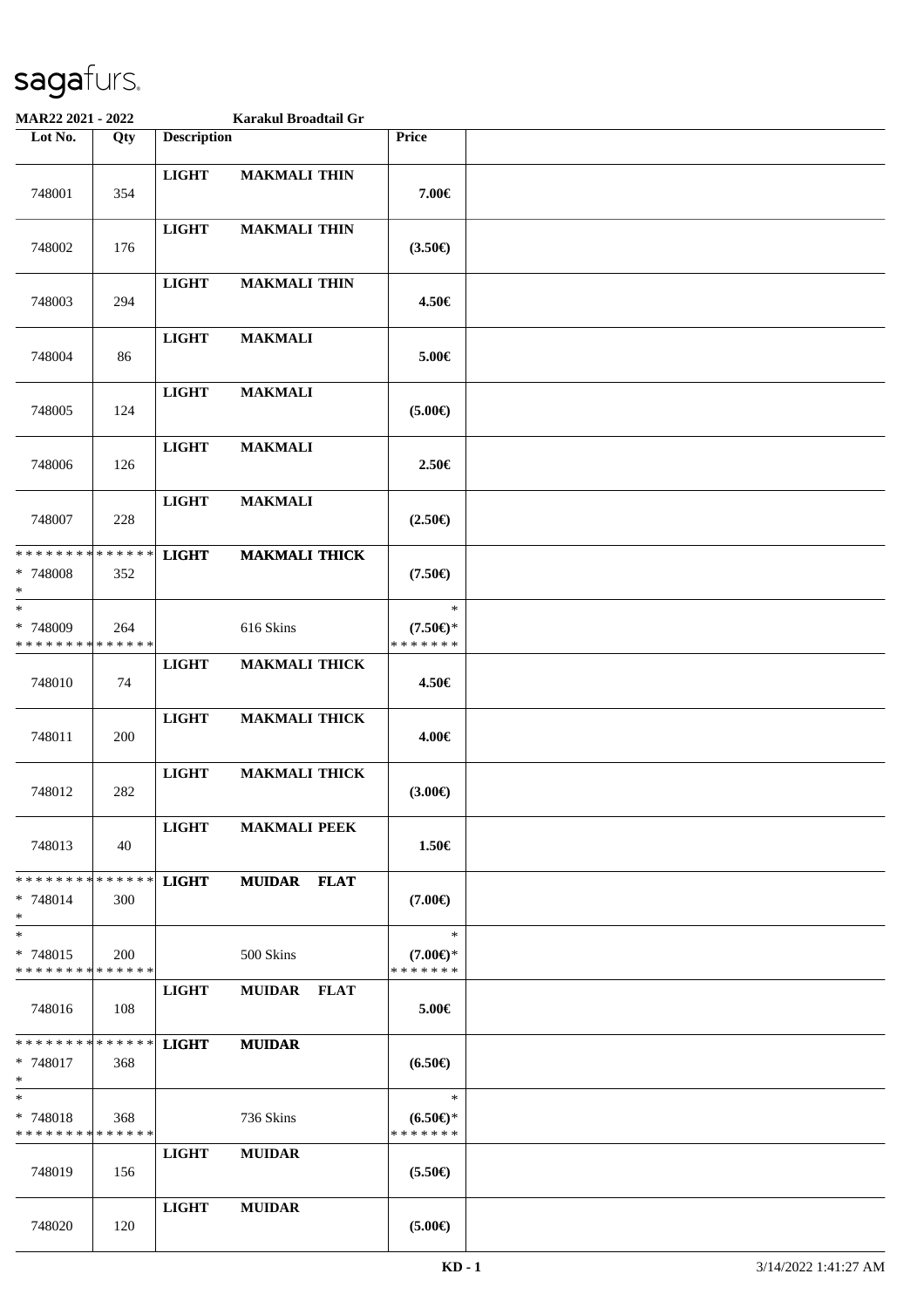| MAR22 2021 - 2022                                 |     |                         | Karakul Broadtail Gr |                                               |  |
|---------------------------------------------------|-----|-------------------------|----------------------|-----------------------------------------------|--|
| Lot No.                                           | Qty | <b>Description</b>      |                      | <b>Price</b>                                  |  |
| 748021                                            | 108 | <b>LIGHT</b>            | <b>MUIDAR</b>        | (3.50)                                        |  |
| 748022                                            | 94  | <b>LIGHT</b>            | <b>MUIDAR</b>        | 2.50€                                         |  |
| 748023                                            | 294 | <b>LIGHT</b>            | <b>MUIDAR</b>        | 3.50€                                         |  |
| * * * * * * * * * * * * * *<br>* 748024<br>$\ast$ | 228 | <b>SKY</b>              | <b>MAKMALI THIN</b>  | $(6.00\epsilon)$                              |  |
| $*$<br>* 748025<br>* * * * * * * * * * * * * *    | 228 |                         | 456 Skins            | $\ast$<br>$(6.00\epsilon)$ *<br>* * * * * * * |  |
| * * * * * * * * * * * * * *<br>* 748026<br>$*$    | 276 | <b>SKY</b>              | <b>MAKMALI THIN</b>  | (6.00)                                        |  |
| $*$<br>* 748027<br>* * * * * * * * * * * * * *    | 184 |                         | 460 Skins            | $\ast$<br>$(6.00E)$ *<br>* * * * * * *        |  |
| 748028                                            | 330 | <b>SKY</b>              | <b>MAKMALI THIN</b>  | 3.50€                                         |  |
| * * * * * * * * * * * * * *<br>* 748029<br>$*$    | 180 | ${\bf S}{\bf K}{\bf Y}$ | <b>MAKMALI THIN</b>  | 3.50€                                         |  |
| $*$<br>$* 748030$<br>$*$                          | 180 |                         | 2                    | $\ast$<br>3.50€*<br>$\ast$                    |  |
| $\ast$<br>* 748031<br>* * * * * * * * * * * * * * | 180 |                         | 540 Skins            | $\ast$<br>3.50€*<br>* * * * * * *             |  |
| 748032                                            | 232 | <b>SKY</b>              | <b>MAKMALI</b>       | 5.50€                                         |  |
| 748033                                            | 176 | <b>SKY</b>              | <b>MAKMALI</b>       | 4.00€                                         |  |
| 748034                                            | 184 | <b>SKY</b>              | <b>MAKMALI THICK</b> | $(6.00\epsilon)$                              |  |
| 748035                                            | 102 | <b>SKY</b>              | <b>MAKMALI THICK</b> | 3.50€                                         |  |
| 748036                                            | 200 | ${\bf S}{\bf K}{\bf Y}$ | <b>MAKMALI THICK</b> | 3.00€                                         |  |
| * * * * * * * * * * * * * *<br>* 748037<br>$*$    | 200 | <b>SKY</b>              | <b>MAKMALI THICK</b> | $(4.50\epsilon)$                              |  |
| $*$<br>* 748038<br>* * * * * * * * * * * * * *    | 200 |                         | 400 Skins            | $\ast$<br>$(4.50 \in )^*$<br>* * * * * * *    |  |
| 748039                                            | 264 | <b>SKY</b>              | <b>MAKMALI THICK</b> | 3.00€                                         |  |
| 748040                                            | 100 | <b>SKY</b>              | <b>MAKMALI THICK</b> | 2.50€                                         |  |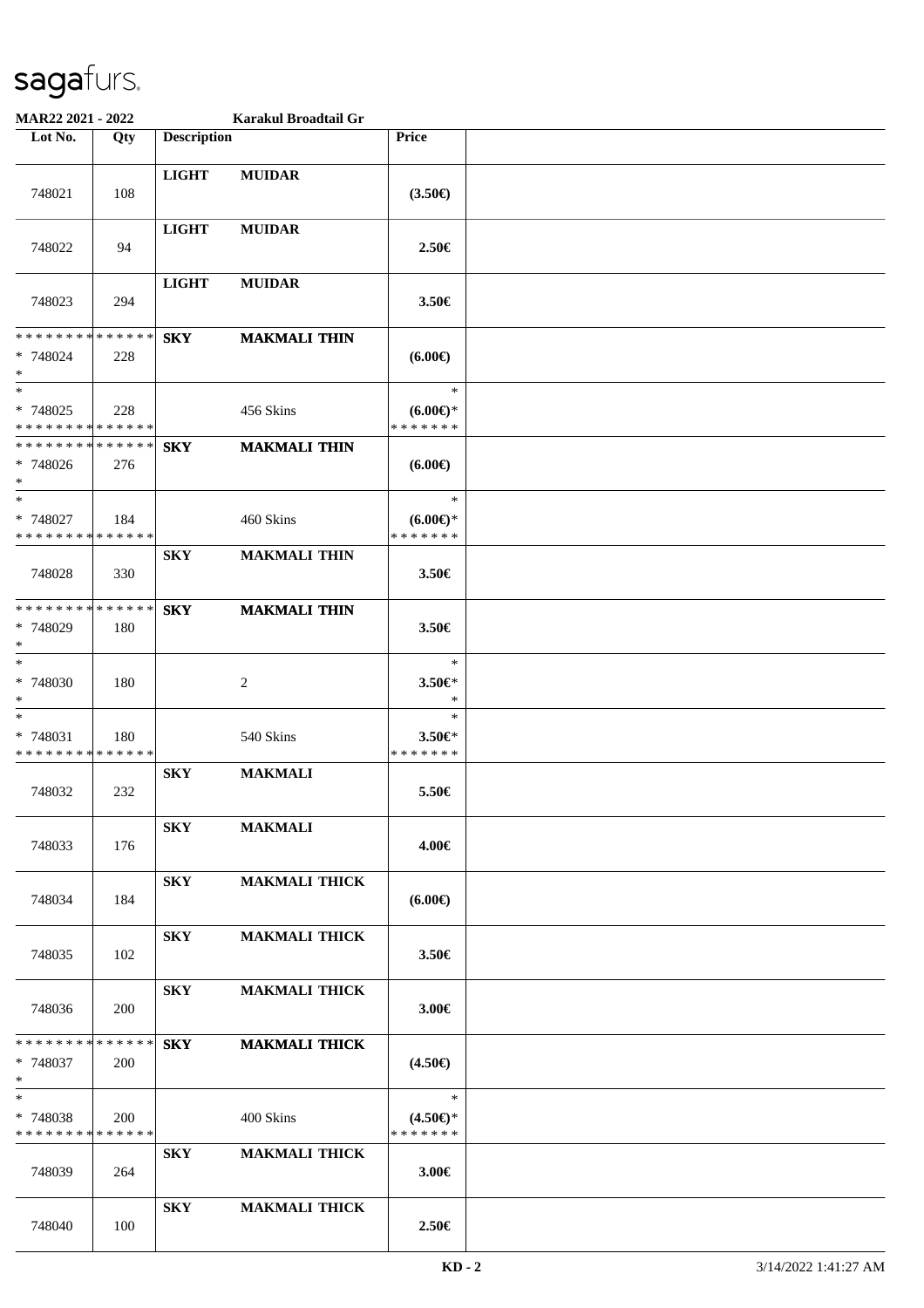| MAR22 2021 - 2022                                             |     |                    | Karakul Broadtail Gr |                                               |  |
|---------------------------------------------------------------|-----|--------------------|----------------------|-----------------------------------------------|--|
| Lot No.                                                       | Qty | <b>Description</b> |                      | Price                                         |  |
| 748041                                                        | 216 | <b>SKY</b>         | MUIDAR FLAT          | 3.00€                                         |  |
| * * * * * * * * <mark>* * * * * * *</mark><br>* 748042<br>$*$ | 384 | <b>SKY</b>         | <b>MUIDAR</b>        | $(6.00\epsilon)$                              |  |
| $*$<br>* 748043<br>* * * * * * * * * * * * * *                | 288 |                    | 672 Skins            | $\ast$<br>$(6.00\epsilon)$ *<br>* * * * * * * |  |
| 748044                                                        | 216 | <b>SKY</b>         | <b>MUIDAR</b>        | $(4.50\epsilon)$                              |  |
| 748045                                                        | 156 | <b>SKY</b>         | <b>MUIDAR</b>        | $(3.50\epsilon)$                              |  |
| 748046                                                        | 72  | <b>SKY</b>         | <b>MUIDAR</b>        | $(3.50\epsilon)$                              |  |
| 748047                                                        | 114 | <b>SKY</b>         | <b>MUIDAR</b>        | $(2.00\epsilon)$                              |  |
| * * * * * * * * * * * * * *<br>* 748048<br>$*$                | 264 | <b>SKY</b>         | <b>MUIDAR</b>        | $(4.50\epsilon)$                              |  |
| $*$<br>* 748049<br>* * * * * * * * * * * * * *                | 176 |                    | 440 Skins            | $\ast$<br>$(4.50 \in )^*$<br>* * * * * * *    |  |
| * * * * * * * * * * * * * * *<br>* 748050<br>$*$              | 196 | <b>SKY</b>         | <b>MUIDAR</b>        | $(4.50\epsilon)$                              |  |
| $*$<br>* 748051<br>* * * * * * * * * * * * * *                | 196 |                    | 392 Skins            | $\ast$<br>$(4.50 \in )^*$<br>* * * * * * *    |  |
| 748052                                                        | 306 | <b>SKY</b>         | <b>MUIDAR</b>        | $(2.00\epsilon)$                              |  |
| 748053                                                        | 200 | <b>Dark</b>        | <b>MAKMALI THIN</b>  | $2.00 \in$                                    |  |
| 748054                                                        | 258 | <b>Dark</b>        | <b>MAKMALI THIN</b>  | 3.50€                                         |  |
| 748055                                                        | 130 | <b>Dark</b>        | <b>MAKMALI</b>       | 3.00€                                         |  |
| 748056                                                        | 60  | <b>Dark</b>        | <b>MAKMALI</b>       | $(3.50\epsilon)$                              |  |
| 748057                                                        | 110 | <b>Dark</b>        | <b>MAKMALI</b>       | $(2.50\epsilon)$                              |  |
| 748058                                                        | 106 | <b>Dark</b>        | <b>MAKMALI THICK</b> | 3.00€                                         |  |
| 748059                                                        | 120 | <b>Dark</b>        | <b>MAKMALI THICK</b> | $(2.50\epsilon)$                              |  |
| 748060                                                        | 160 | <b>Dark</b>        | <b>MAKMALI THICK</b> | $(2.50\epsilon)$                              |  |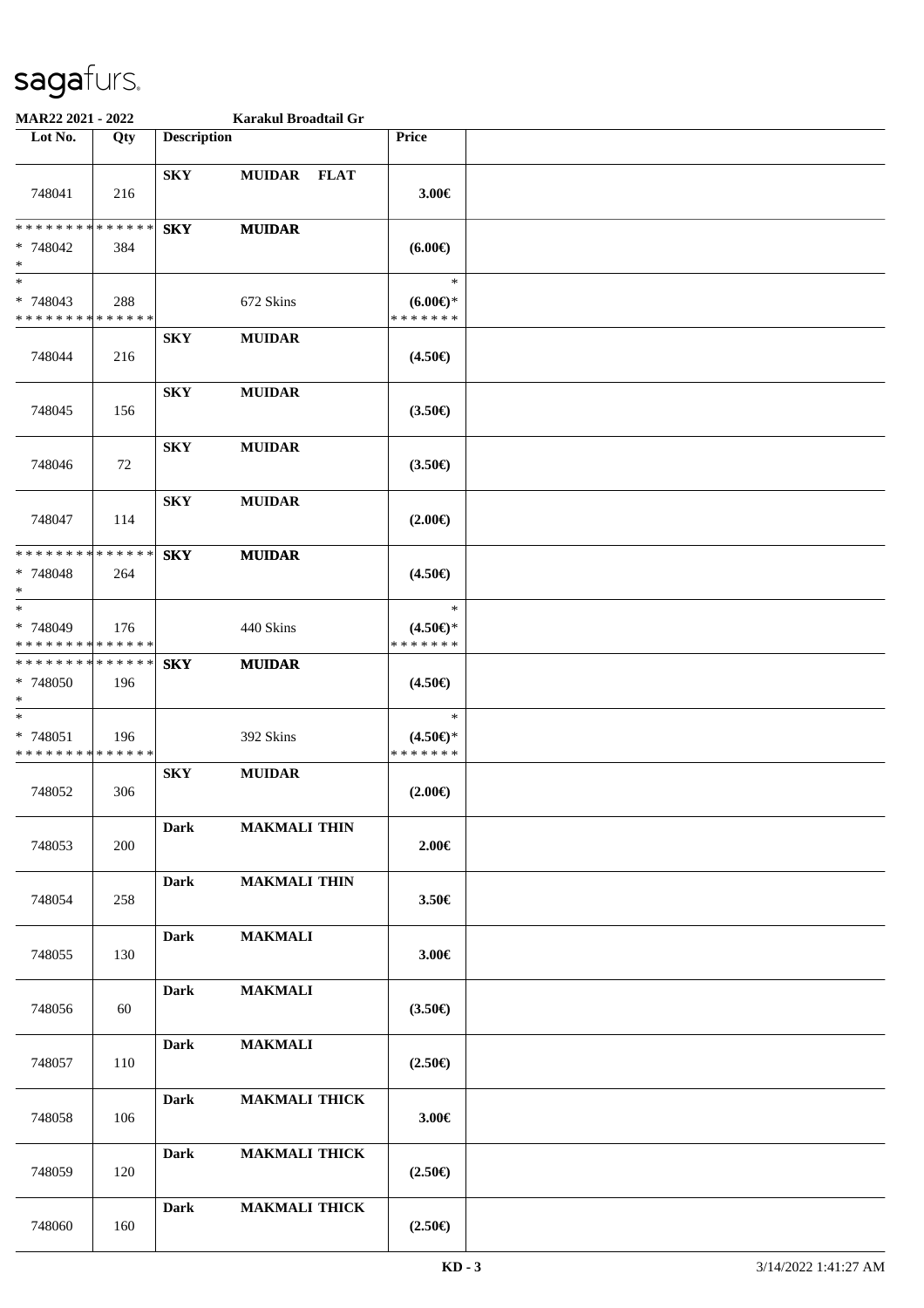|         | MAR22 2021 - 2022 |                                            | Karakul Broadtail Gr |                    |  |
|---------|-------------------|--------------------------------------------|----------------------|--------------------|--|
| Lot No. | Qty               | <b>Description</b>                         |                      | Price              |  |
| 748061  | 76                | <b>Dark</b>                                | <b>MAKMALI PEEK</b>  | $1.50\in$          |  |
| 748062  | 72                | <b>GREY</b>                                | <b>MAKMALI PEEK</b>  | $1.00\in$          |  |
| 748063  | 102               | <b>Dark</b>                                | <b>MUIDAR</b>        | $(3.00\epsilon)$   |  |
| 748064  | 68                | <b>Dark</b>                                | <b>MUIDAR</b>        | $3.00 \in$         |  |
| 748065  | 246               | <b>Dark</b>                                | <b>MUIDAR</b>        | $(3.50\epsilon)$   |  |
| 748066  | 216               | <b>Dark</b>                                | <b>MUIDAR</b>        | $(2.50\epsilon)$   |  |
| 748067  | 126               | <b>Dark</b>                                | <b>MUIDAR</b>        | 2.00€              |  |
| 748068  | 64                | <b>Dark</b>                                | <b>MUIDAR</b>        | $(2.00\epsilon)$   |  |
| 748069  | 100               | <b>GREY</b>                                | <b>PEEK</b>          | $1.00\in$          |  |
| 748070  | 80                | <b>GREY</b>                                | <b>PEEK</b>          | $1.00 \in$         |  |
| 748071  | 96                | $\bold{XDRK}$                              | <b>MAKMALI</b>       | $1.50\in$          |  |
| 748072  | $80\,$            | $\bold{X} \bold{D} \bold{R} \bold{K}$      | <b>MAKMALI</b>       | $(1.50\mathbb{E})$ |  |
| 748073  | 70                | <b>XDRK</b>                                | <b>MAKMALI</b>       | $1.00\in$          |  |
| 748074  | 58                | $\mathbf{G}\mathbf{G}\mathbf{A}\mathbf{Z}$ | <b>MAKMALI</b>       | 1.50€              |  |
| 748075  | 44                | $\mathbf{G}\mathbf{G}\mathbf{A}\mathbf{Z}$ |                      | $1.00\in$          |  |
| 748076  | 38                | $\mathbf{G}\mathbf{G}\mathbf{A}\mathbf{Z}$ |                      | $1.00\in$          |  |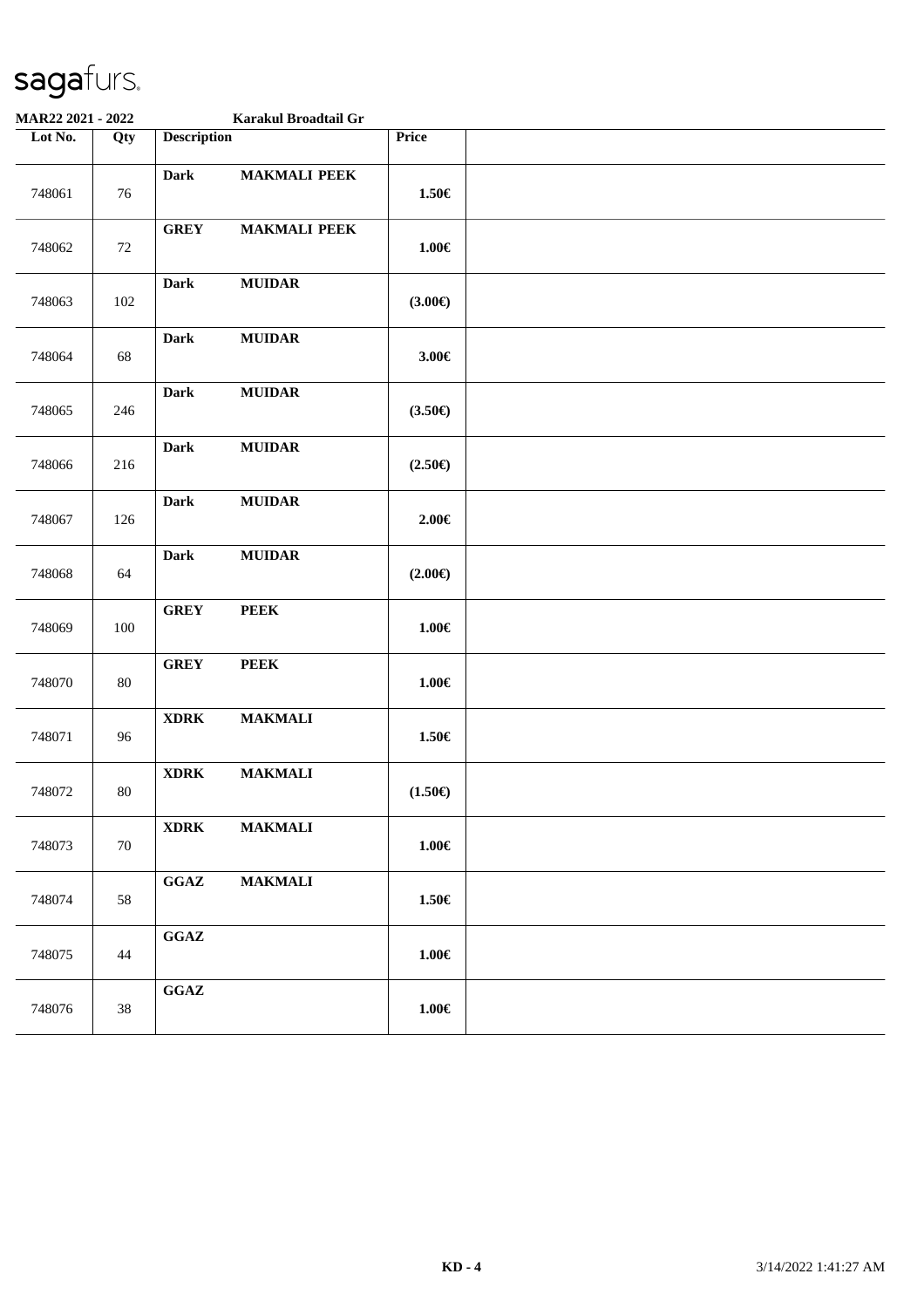| MAR22 2021 - 2022 |     |                                       | Karakul Broadtail Gr |                  |  |
|-------------------|-----|---------------------------------------|----------------------|------------------|--|
| Lot No.           | Qty | <b>Description</b>                    |                      | Price            |  |
| 748081            | 220 | <b>LIGHT</b><br>$\mathbf{I}$          | <b>MUIDAR</b>        | $(1.00\epsilon)$ |  |
| 748082            | 108 | <b>LIGHT</b><br>$\mathbf{I}$          | <b>MUIDAR</b>        | $1.00 \in$       |  |
| 748083            | 90  | <b>LIGHT</b><br>$\mathbf{I}$          | <b>MUIDAR</b>        | $(1.00\epsilon)$ |  |
| 748084            | 232 | <b>SKY</b><br>$\mathbf{I}\mathbf{I}$  | <b>MUIDAR</b>        | $1.00 \in$       |  |
| 748085            | 176 | <b>SKY</b><br>$\mathbf{I}\mathbf{I}$  | <b>MUIDAR</b>        | $(1.00\epsilon)$ |  |
| 748086            | 134 | <b>SKY</b><br>$\mathbf{I}$            | <b>MUIDAR</b>        | $1.00 \in$       |  |
| 748087            | 108 | <b>Dark</b><br>$\mathbf{I}$           | <b>MUIDAR</b>        | $1.00 \in$       |  |
| 748088            | 70  | <b>Dark</b><br>$\mathbf{I}\mathbf{I}$ | <b>MUIDAR</b>        | $(1.00\epsilon)$ |  |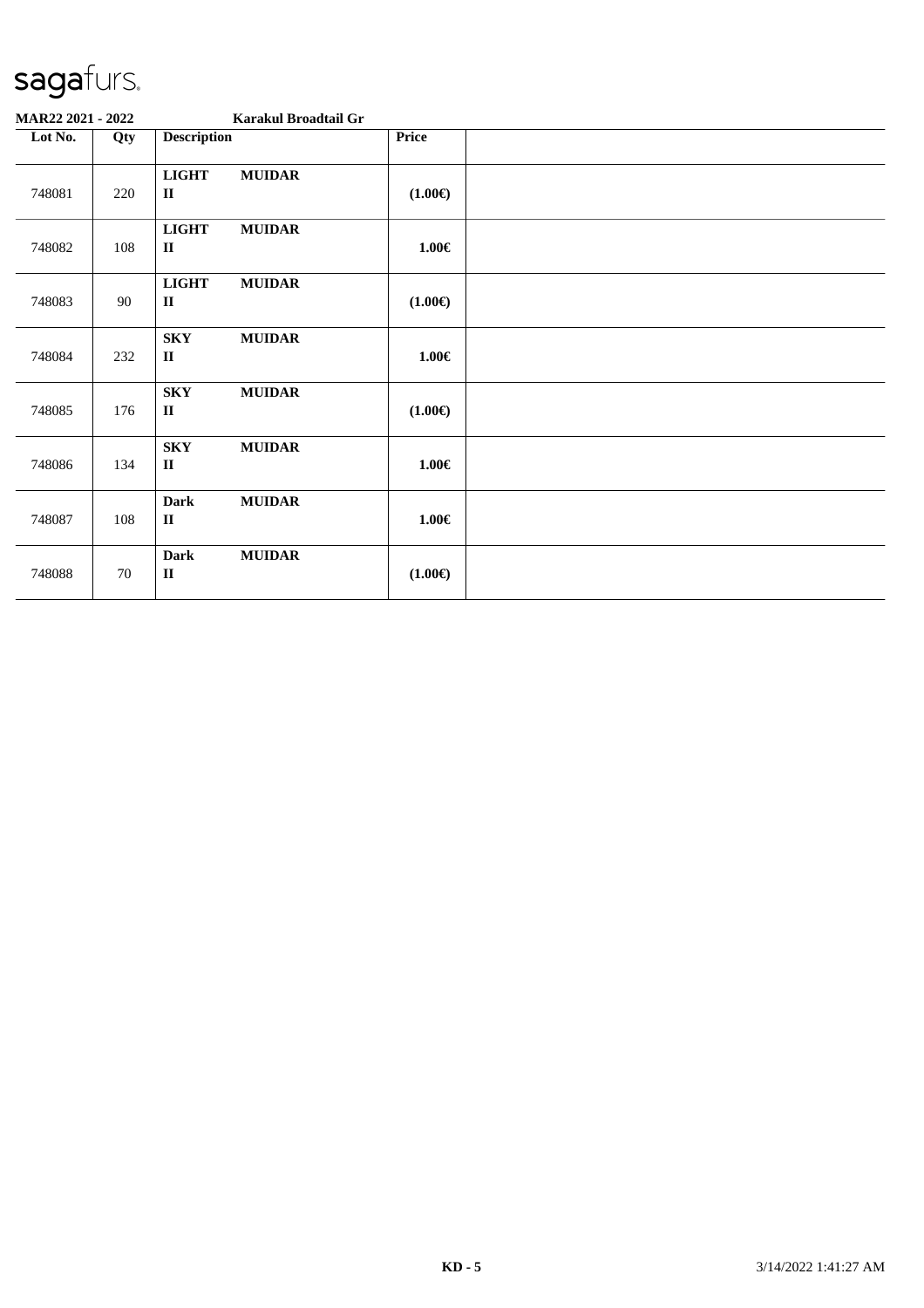| MAR22 2021 - 2022 |        |                                            | Karakul Broadtail Gr         |                  |  |
|-------------------|--------|--------------------------------------------|------------------------------|------------------|--|
| Lot No.           | Qty    | <b>Description</b>                         |                              | Price            |  |
| 748101            | $80\,$ | <b>LIGHT</b>                               | <b>MUIDAR</b><br><b>PEEK</b> | $0.50\in$        |  |
| 748102            | 134    | <b>SKY</b><br>$\mathbf{I}/\mathbf{B}$      | <b>MUIDAR</b>                | $0.50\in$        |  |
| 748103            | 80     | <b>SKY</b>                                 | <b>MUIDAR</b><br><b>PEEK</b> | $0.50 \in$       |  |
| 748104            | 288    | <b>Dark</b>                                | <b>MAKMALI THIN</b>          | $1.00\in$        |  |
| 748105            | 56     | <b>Dark</b>                                | <b>MUIDAR</b><br><b>PEEK</b> | $1.00 \in$       |  |
| 748106            | 128    | <b>XDRK</b>                                | <b>MUIDAR</b><br><b>FLAT</b> | $0.50\in$        |  |
| 748107            | 62     | $\mathbf{G}\mathbf{G}\mathbf{A}\mathbf{Z}$ | <b>SKY</b>                   | $0.50 \in$       |  |
| 748108            | 44     | <b>GREY</b>                                | <b>DEFECT</b>                | $(0.50\epsilon)$ |  |
| 748109            | 140    | <b>LIGHT</b><br>$\rm II$                   | <b>MAKMALI</b>               | $0.50\in$        |  |
| 748110            | 124    | <b>LIGHT</b><br>$\mathbf{I}$               | <b>MAKMALI</b>               | $0.50\in$        |  |
| 748111            | 306    | <b>LIGHT</b><br>$\rm II$                   | <b>MAKMALI</b>               | $0.50\in$        |  |
| 748112            | 244    | <b>LIGHT</b><br>$\mathbf{I}$               | <b>MAKMALI</b>               | $0.50\in$        |  |
| 748113            | 184    | <b>LIGHT</b><br>$\mathbf{I}$               | <b>MAKMALI</b>               | $0.50\in$        |  |
| 748114            | 152    | <b>LIGHT</b><br>$\mathbf{I}$               | <b>MAKMALI</b>               | $0.50\in$        |  |
| 748115            | 110    | <b>LIGHT</b><br>$\mathbf{I}$               | <b>MAKMALI</b>               | $0.50 \in$       |  |
| 748116            | 240    | <b>LIGHT</b><br>$\mathbf{I}$               | <b>MUIDAR</b>                | $0.50\in$        |  |
| 748117            | 78     | <b>LIGHT</b><br>$\mathbf{I}$               | <b>MUIDAR</b>                | $(0.50\epsilon)$ |  |
| 748118            | 106    | <b>LIGHT</b><br>$\rm II$                   |                              | $(0.50\epsilon)$ |  |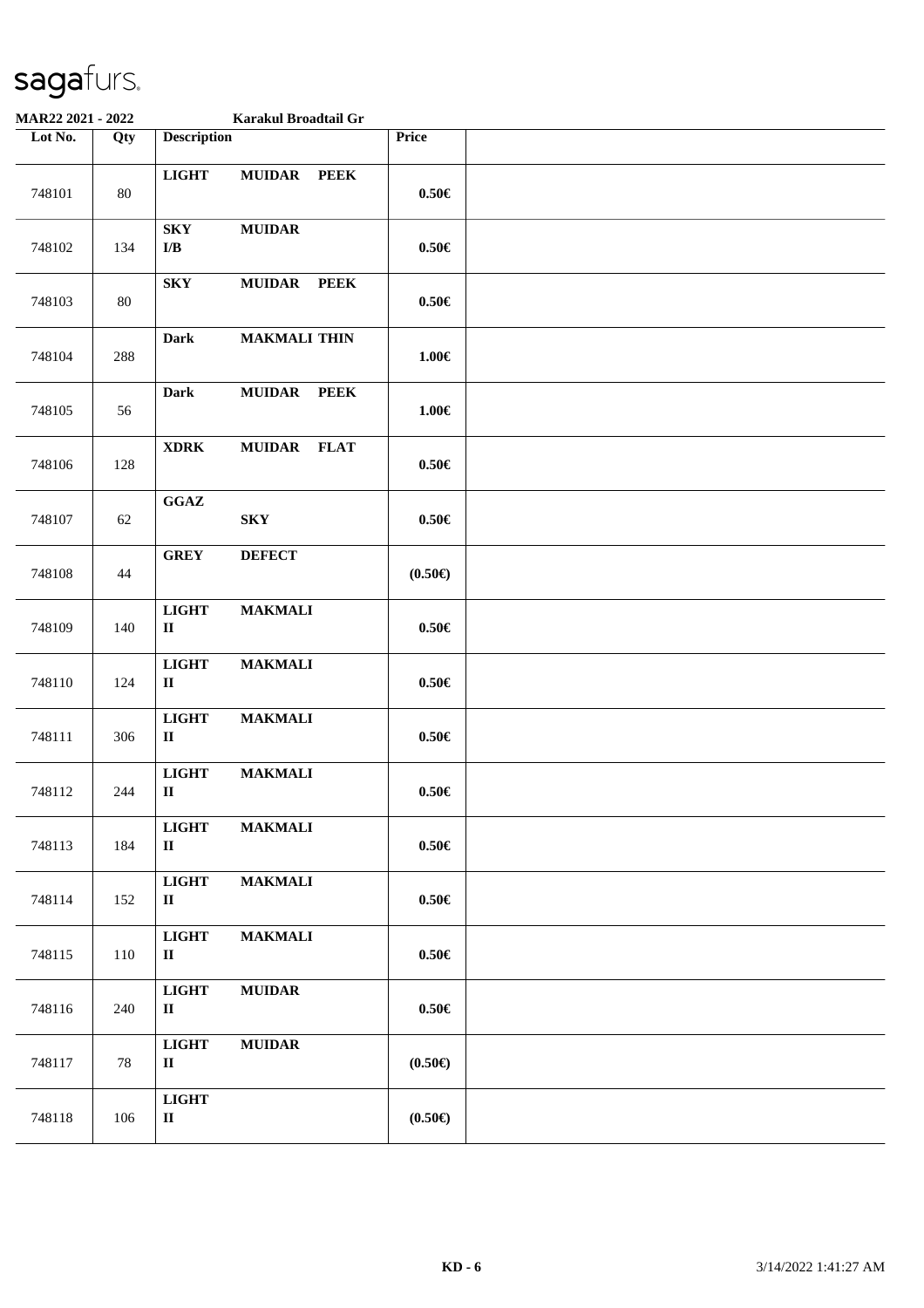| MAR22 2021 - 2022                                             |     |                                                     | Karakul Broadtail Gr |                                            |  |
|---------------------------------------------------------------|-----|-----------------------------------------------------|----------------------|--------------------------------------------|--|
| Lot No.                                                       | Qty | <b>Description</b>                                  |                      | Price                                      |  |
| 748121                                                        | 248 | ${\bf S}{\bf K}{\bf Y}$<br>$\mathbf H$              | <b>MAKMALI</b>       | $0.50 \in$                                 |  |
| 748122                                                        | 200 | <b>SKY</b><br>$\mathbf H$                           | <b>MAKMALI</b>       | $0.50 \in$                                 |  |
| 748123                                                        | 172 | <b>SKY</b><br>$\mathbf H$                           | <b>MAKMALI</b>       | $0.50 \in$                                 |  |
| 748124                                                        | 90  | <b>SKY</b><br>П                                     | <b>MAKMALI</b>       | $0.50 \in$                                 |  |
| * * * * * * * * <mark>* * * * * * *</mark><br>* 748125<br>$*$ | 318 | <b>SKY</b><br>П                                     | <b>MAKMALI</b>       | $0.50 \in$                                 |  |
| $*$<br>* 748126<br>* * * * * * * * * * * * * *                | 212 |                                                     | 530 Skins            | $\ast$<br>$0.50 \in$ *<br>* * * * * * *    |  |
| * * * * * * * * * * * * * *<br>* 748127<br>$*$                | 220 | <b>SKY</b><br>П                                     | <b>MAKMALI</b>       | $(0.50 \infty)$                            |  |
| $*$<br>* 748128<br>* * * * * * * * * * * * * *                | 220 |                                                     | 440 Skins            | $\ast$<br>$(0.50 \in )^*$<br>* * * * * * * |  |
| 748129                                                        | 388 | ${\bf S}{\bf K}{\bf Y}$<br>П                        | <b>MAKMALI</b>       | $(0.50 \infty)$                            |  |
| 748130                                                        | 348 | ${\bf S}{\bf K}{\bf Y}$<br>П                        | <b>MAKMALI</b>       | $0.50 \in$                                 |  |
| 748131                                                        | 208 | ${\bf S}{\bf K}{\bf Y}$<br>$\mathbf H$              | <b>MAKMALI</b>       | $0.50 \in$                                 |  |
| 748132                                                        | 136 | ${\bf S}{\bf K}{\bf Y}$<br>$\mathbf H$              | <b>MAKMALI</b>       | $0.50 \in$                                 |  |
| 748133                                                        | 128 | <b>SKY</b><br>$\mathbf{I}$                          | <b>MAKMALI</b>       | $(0.50 \infty)$                            |  |
| 748134                                                        | 158 | <b>SKY</b><br>$\rm II$                              | MUIDAR FLAT          | $(0.50 \infty)$                            |  |
| 748135                                                        | 106 | <b>SKY</b><br>$\mathbf{I}$                          | <b>MUIDAR</b>        | $0.50\in$                                  |  |
| 748136                                                        | 160 | ${\bf S}{\bf K}{\bf Y}$<br>$\mathbf{I}$             | <b>MUIDAR</b>        | $0.50 \in$                                 |  |
| 748137                                                        | 132 | <b>SKY</b><br>$\rm II$                              | $\bf MUIDAR$         | (0.50)                                     |  |
| 748138                                                        | 102 | ${\bf S}{\bf K}{\bf Y}$<br>$\mathbf{I}$             | <b>MUIDAR</b>        | $(0.50 \infty)$                            |  |
| 748139                                                        | 168 | ${\bf S}{\bf K}{\bf Y}$<br>$\mathbf{II}/\mathbf{B}$ | <b>MUIDAR</b>        | $(0.50 \infty)$                            |  |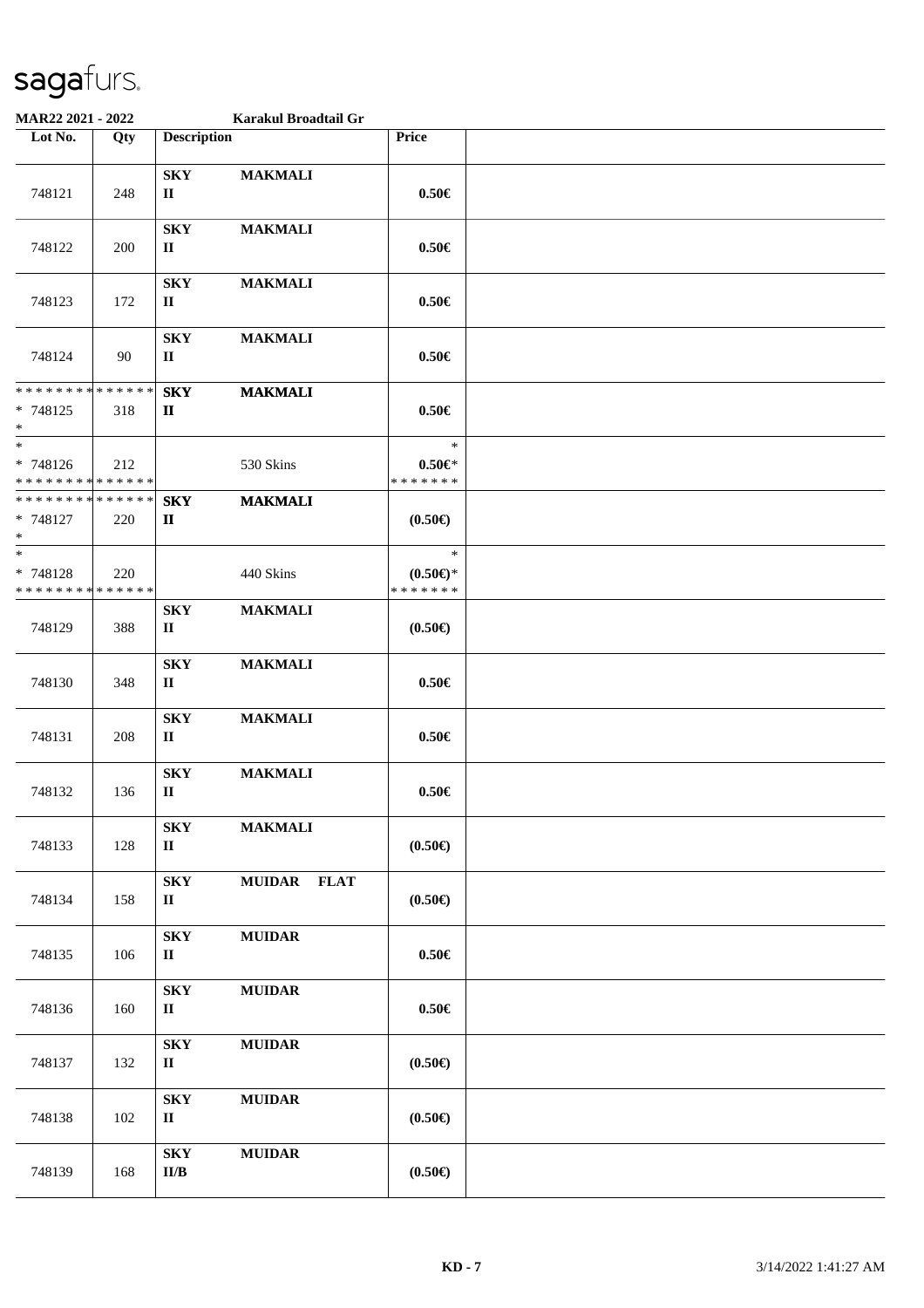| MAR22 2021 - 2022 |     | Karakul Broadtail Gr                                 |                     |                 |  |
|-------------------|-----|------------------------------------------------------|---------------------|-----------------|--|
| Lot No.           | Qty | <b>Description</b>                                   |                     | Price           |  |
| 748141            | 120 | <b>Dark</b><br>$\rm II$                              | <b>MAKMALI</b>      | $0.50\in$       |  |
| 748142            | 102 | <b>Dark</b><br>$\rm II$                              | <b>MAKMALI</b>      | $0.50\in$       |  |
| 748143            | 100 | <b>Dark</b><br>$\rm II$                              | <b>MAKMALI</b>      | $0.50 \in$      |  |
| 748144            | 192 | <b>Dark</b><br>$\mathbf H$                           | <b>MAKMALI</b>      | $0.50 \in$      |  |
| 748145            | 172 | <b>Dark</b><br>$\mathbf{I}$                          | <b>MAKMALI</b>      | $0.50 \in$      |  |
| 748146            | 130 | <b>Dark</b><br>$\mathbf H$                           | <b>MAKMALI</b>      | $0.50\in$       |  |
| 748147            | 86  | <b>Dark</b><br>$\rm II$                              | <b>MAKMALI</b>      | $0.50\in$       |  |
| 748148            | 82  | <b>Dark</b><br>$\rm II$                              | <b>MAKMALI</b>      | $0.50\in$       |  |
| 748149            | 78  | <b>Dark</b><br>$\mathbf{I}$                          | <b>MAKMALI</b>      | $(0.50 \infty)$ |  |
| 748150            | 94  | <b>Dark</b><br>$\mathbf{I}$                          | MUIDAR FLAT         | $(0.50 \infty)$ |  |
| 748151            | 108 | Dark<br>$\mathbf H$                                  | <b>MUIDAR</b>       | $(0.50 \infty)$ |  |
| 748152            | 72  | Dark<br>$\rm II$                                     | ${\bf MUIDAR}$      | $(0.50 \infty)$ |  |
| 748153            | 82  | <b>Dark</b><br>$\mathbf{II}/\mathbf{B}$              | <b>MUIDAR</b>       | $(0.50 \infty)$ |  |
| 748154            | 128 | <b>GREY</b><br>$\rm II$                              | <b>MAKMALI PEEK</b> | $0.50\in$       |  |
| 748155            | 94  | <b>GREY</b><br>$\rm II$                              | MUIDAR PEEK         | $0.50\in$       |  |
| 748156            | 104 | <b>GREY</b><br>$\rm III$                             |                     | $(0.50 \infty)$ |  |
| 748157            | 60  | ${\bf G}\mathbf{R}\mathbf{E}\mathbf{Y}$<br>$\rm III$ |                     | $(0.50 \infty)$ |  |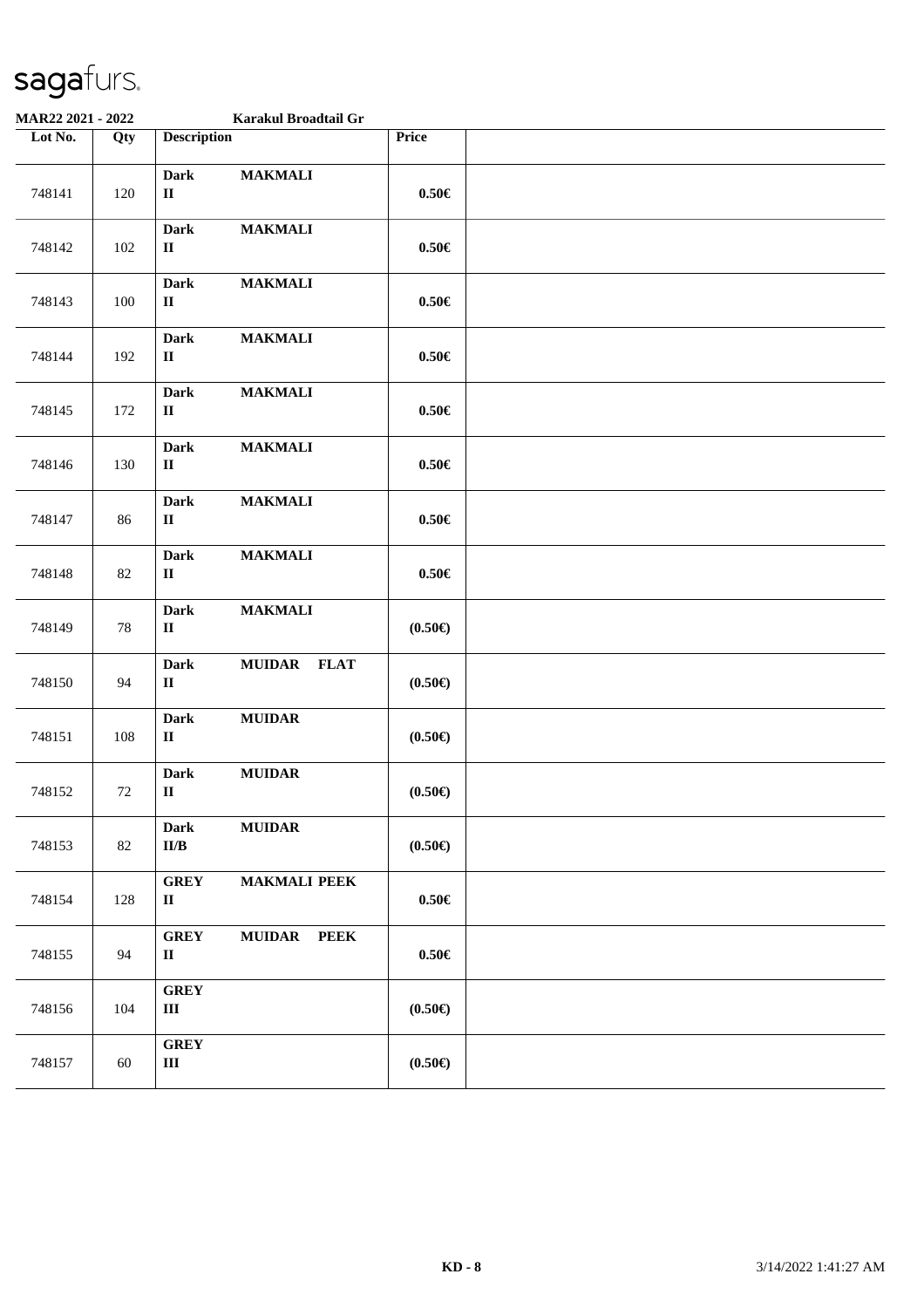| MAR22 2021 - 2022                                      |     |                    | Karakul Broadtail Bl |                                         |  |
|--------------------------------------------------------|-----|--------------------|----------------------|-----------------------------------------|--|
| Lot No.                                                | Qty | <b>Description</b> |                      | Price                                   |  |
| 748501                                                 | 330 | <b>Black</b>       | <b>MAKMALI THIN</b>  | 4.50€                                   |  |
| 748502                                                 | 260 | <b>Black</b>       | <b>MAKMALI THIN</b>  | $(2.50\epsilon)$                        |  |
| * * * * * * * * * * * * * *<br>* 748503<br>$*$         | 306 | <b>Black</b>       | <b>MAKMALI THIN</b>  | 3.00€                                   |  |
| $*$<br>* 748504<br>$*$                                 | 204 |                    | 2                    | $\ast$<br>$3.00 \in$ *<br>$\ast$        |  |
| $*$<br>* 748505<br>* * * * * * * * * * * * * *         | 204 |                    | 714 Skins            | $\ast$<br>$2.50 \in$<br>*******         |  |
| * * * * * * * * * * * * * *<br>* 748506<br>$\ast$      | 200 | <b>Black</b>       | <b>MAKMALI THIN</b>  | 2.50€                                   |  |
| $\ast$<br>* 748507<br>$*$                              | 200 |                    | 2                    | $\ast$<br>$2.50 \in$<br>$\ast$          |  |
| $*$<br>* 748508<br>* * * * * * * * * * * * * *         | 200 |                    | 600 Skins            | $\ast$<br>$2.50 \in$<br>* * * * * * *   |  |
| 748509                                                 | 90  | <b>Black</b>       | <b>MAKMALI</b>       | 5.00€                                   |  |
| 748510                                                 | 146 | <b>Black</b>       | <b>MAKMALI</b>       | $(3.50\epsilon)$                        |  |
| 748511                                                 | 140 | <b>Black</b>       | <b>MAKMALI</b>       | 3.00€                                   |  |
| * * * * * * * * * * * * * *<br>* 748512<br>$*$         | 300 | <b>Black</b>       | <b>MAKMALI</b>       | $2.00 \in$                              |  |
| $*$<br>* 748513<br>$*$                                 | 200 |                    | $\overline{c}$       | $\ast$<br>$2.00 \in$ *<br>$\ast$        |  |
| $*$<br>* 748514<br>$*$                                 | 200 |                    | 3                    | $\ast$<br>$2.00 \in$ *<br>$\ast$        |  |
| $*$<br>$* 748515$<br>* * * * * * * * * * * * * *       | 200 |                    | 900 Skins            | $\ast$<br>$2.00 \in$ *<br>* * * * * * * |  |
| 748516                                                 | 86  | <b>Black</b>       | <b>MAKMALI</b>       | $(1.00\epsilon)$                        |  |
| * * * * * * * * * * * * * * *<br>$* 748517$<br>$*$ $*$ | 300 | <b>Black</b>       | <b>MAKMALI THICK</b> | $(4.50\epsilon)$                        |  |
| $*$<br>$* 748518$<br>* * * * * * * * * * * * * *       | 200 |                    | 500 Skins            | $\ast$<br>$(4.50\epsilon)$ *<br>******* |  |
| 748519                                                 | 86  | <b>Black</b>       | <b>MAKMALI THICK</b> | $(2.50\epsilon)$                        |  |
| 748520                                                 | 180 | <b>Black</b>       | <b>MAKMALI THICK</b> | $(3.00\epsilon)$                        |  |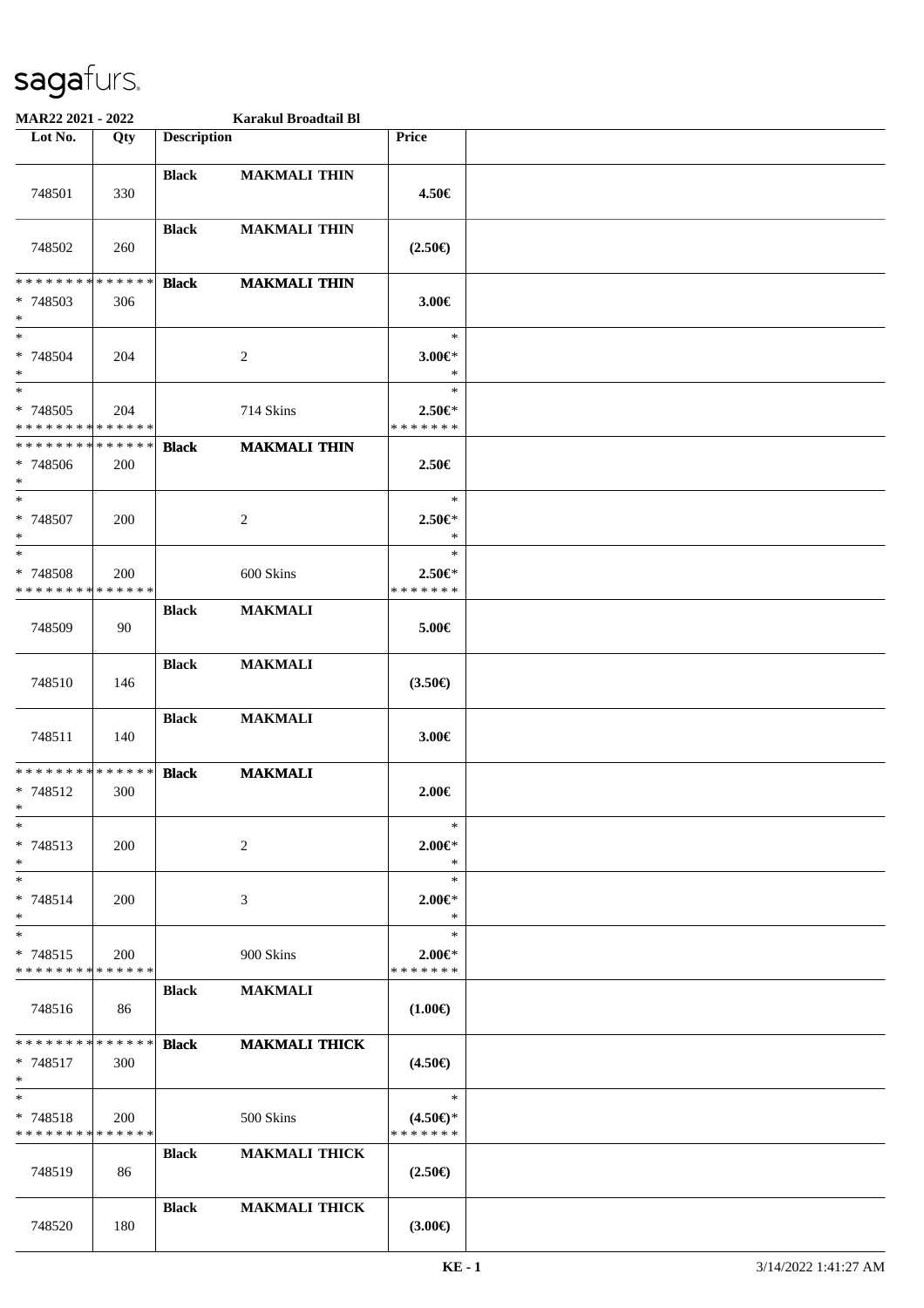| MAR22 2021 - 2022                                   |     |                    | Karakul Broadtail Bl |                                                  |  |
|-----------------------------------------------------|-----|--------------------|----------------------|--------------------------------------------------|--|
| Lot No.                                             | Qty | <b>Description</b> |                      | Price                                            |  |
| 748521                                              | 160 | <b>Black</b>       | MUIDAR FLAT          | 2.50€                                            |  |
| * * * * * * * * * * * * * *<br>* 748522<br>$*$      | 192 | <b>Black</b>       | <b>MUIDAR</b>        | $(4.50\epsilon)$                                 |  |
| $*$<br>* 748523<br>$\ast$<br>$*$                    | 288 |                    | $\overline{c}$       | $\ast$<br>$(4.50\epsilon)$ *<br>$\ast$<br>$\ast$ |  |
| * 748524<br>* * * * * * * * * * * * * *             | 288 |                    | 768 Skins            | $(4.50\epsilon)$ *<br>* * * * * * *              |  |
| 748525                                              | 152 | <b>Black</b>       | <b>MUIDAR</b>        | 3.00€                                            |  |
| 748526                                              | 124 | <b>Black</b>       | <b>MUIDAR</b>        | 3.00€                                            |  |
| 748527                                              | 224 | <b>Black</b>       | <b>MUIDAR</b>        | 2.50€                                            |  |
| 748528                                              | 118 | <b>Black</b>       | <b>MUIDAR</b>        | 2.50€                                            |  |
| * * * * * * * * * * * * * *<br>* 748529<br>$\ast$   | 282 | <b>Black</b>       | <b>MUIDAR</b>        | $(3.50\epsilon)$                                 |  |
| $*$<br>* 748530<br>$\ast$                           | 188 |                    | 2                    | $\ast$<br>$(3.50\epsilon)$ *<br>$\ast$           |  |
| $*$<br>* 748531<br>$*$                              | 188 |                    | 3                    | $\ast$<br>$(3.50 \in )^*$<br>$\ast$              |  |
| $*$<br>* 748532<br>* * * * * * * * * * * * * *      | 188 |                    | 846 Skins            | $\ast$<br>$(3.50 \in )^*$<br>* * * * * * *       |  |
| * * * * * * * * * * * * * * *<br>* 748533<br>$*$    | 204 | <b>Black</b>       | <b>MUIDAR</b>        | $(3.50\epsilon)$                                 |  |
| $*$<br>* 748534<br>$*$                              | 206 |                    | 2                    | $\ast$<br>$(3.50 \in )^*$<br>$\ast$              |  |
| $\ast$<br>* 748535<br>* * * * * * * * * * * * * * * | 206 |                    | 616 Skins            | $\ast$<br>$(3.50\epsilon)$ *<br>* * * * * * *    |  |
| 748536                                              | 98  | <b>Black</b>       | <b>MUIDAR</b>        | $1.50 \in$                                       |  |
| 748537                                              | 282 | <b>Black</b>       | <b>MUIDAR</b>        | 1.50€                                            |  |
| 748538                                              | 110 | <b>Black</b>       | <b>MUIDAR</b>        | 1.00€                                            |  |
| 748539                                              | 68  | <b>QAMAR</b>       | <b>MAKMALI</b>       | $1.00\in$                                        |  |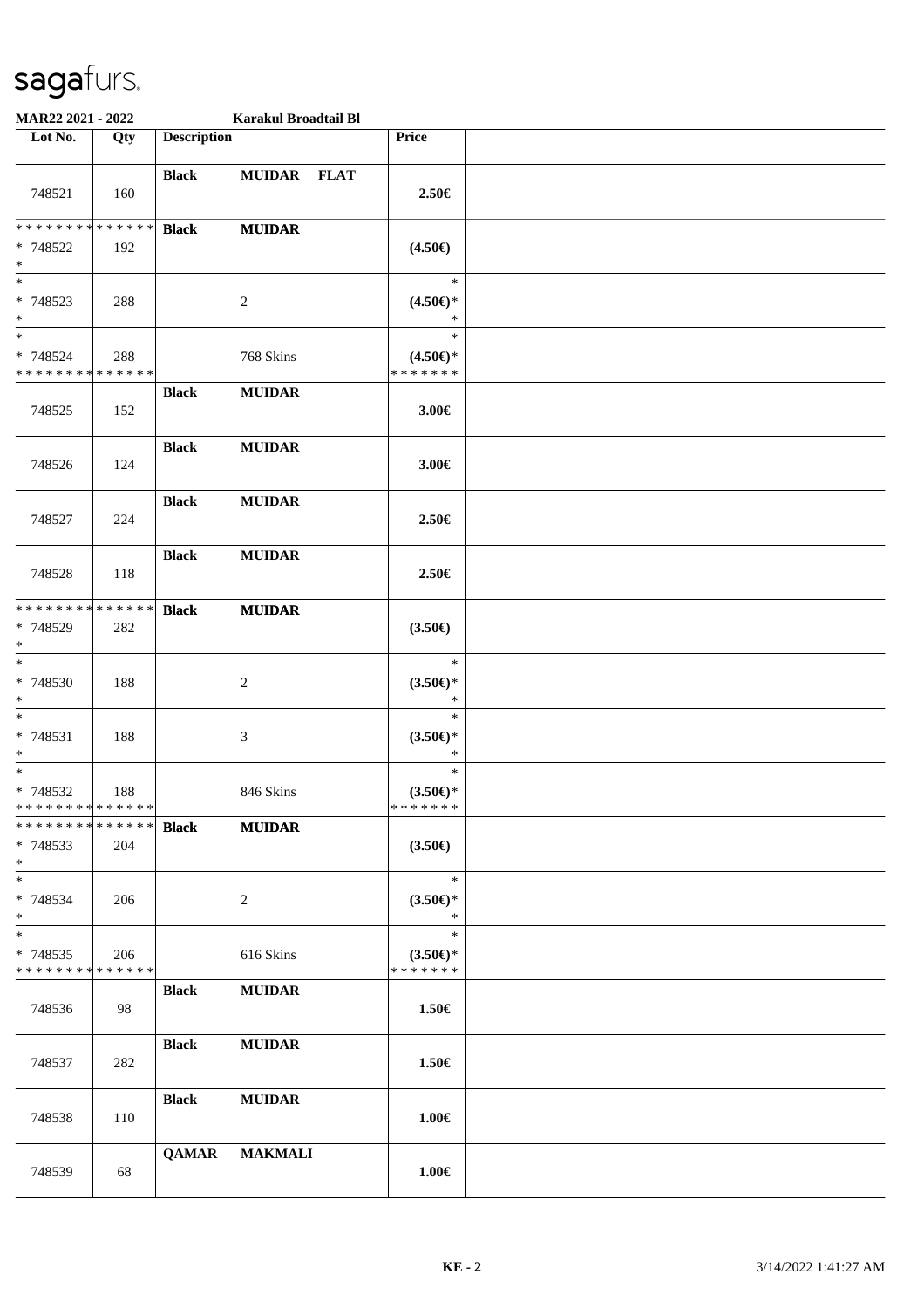#### **MAR22 2021 - 2022 Karakul Broadtail Bl**

| Lot No. | Qty | <b>Description</b>                            | Price      |  |
|---------|-----|-----------------------------------------------|------------|--|
| 748541  | 324 | <b>MUIDAR</b><br><b>Black</b><br>$\mathbf{I}$ | $1.00 \in$ |  |
| 748542  | 228 | <b>MUIDAR</b><br><b>Black</b><br>$\mathbf{I}$ | $1.00 \in$ |  |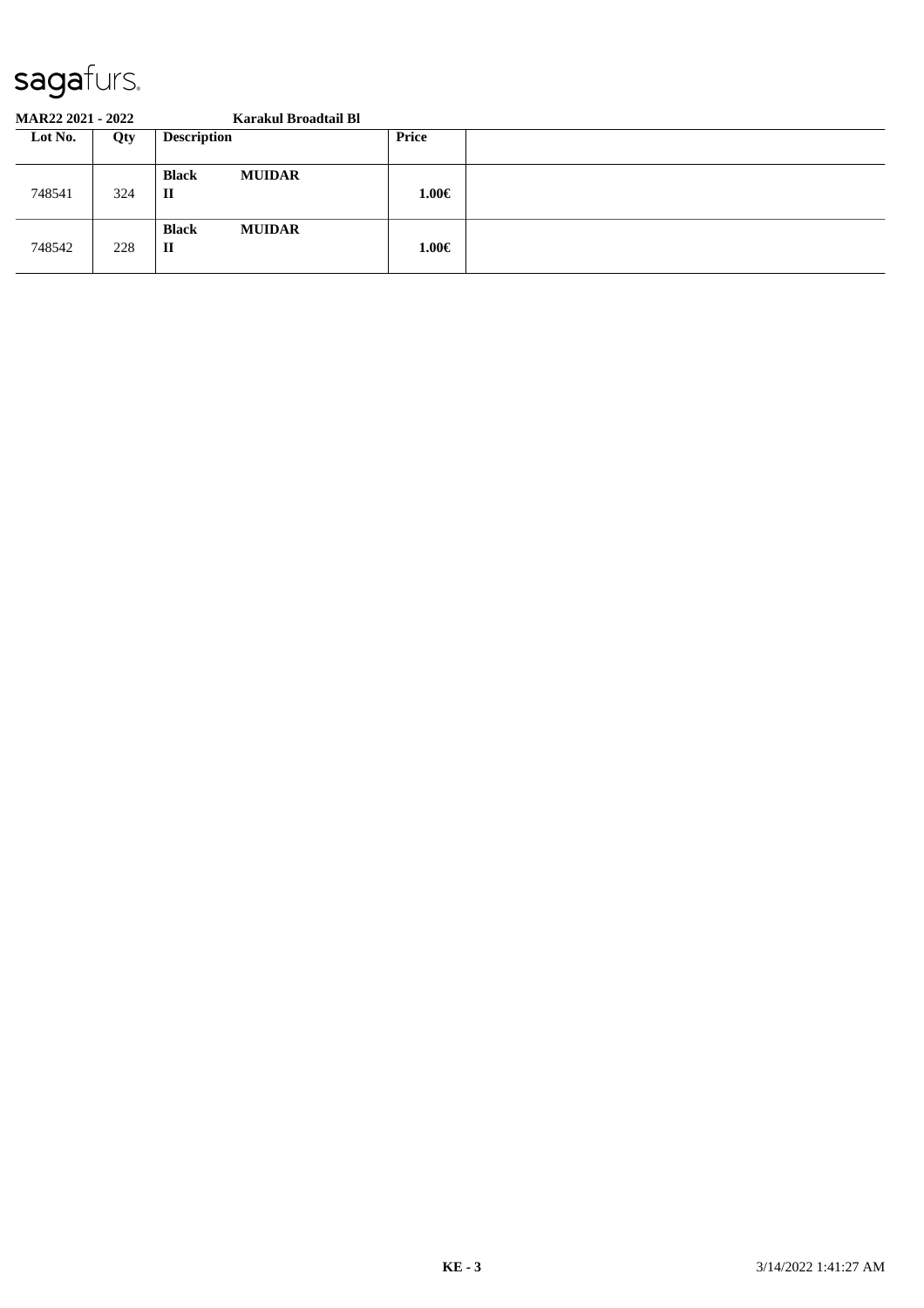| MAR22 2021 - 2022                                 |     |                              | Karakul Broadtail Bl |                                         |  |
|---------------------------------------------------|-----|------------------------------|----------------------|-----------------------------------------|--|
| Lot No.                                           | Qty | <b>Description</b>           |                      | Price                                   |  |
| 748561                                            | 424 | <b>Black</b><br>$\mathbf{I}$ | <b>MAKMALI</b>       | $0.50 \in$                              |  |
| 748562                                            | 110 | <b>Black</b><br>$\mathbf{I}$ | <b>MAKMALI</b>       | $0.50 \in$                              |  |
| 748563                                            | 176 | <b>Black</b><br>П            | <b>MAKMALI</b>       | $0.50 \in$                              |  |
| * * * * * * * * * * * * * *<br>* 748564<br>$*$    | 208 | <b>Black</b><br>$\mathbf{I}$ | <b>MAKMALI</b>       | $0.50 \in$                              |  |
| $\ast$<br>$* 748565$<br>$*$                       | 208 |                              | $\overline{c}$       | $\ast$<br>$0.50 \in$<br>$\ast$          |  |
| $*$<br>$* 748566$<br>$*$                          | 208 |                              | 3                    | $\ast$<br>$0.50 \in$<br>$\ast$          |  |
| $*$<br>* 748567<br>$*$                            | 208 |                              | 4                    | $\ast$<br>$0.50 \in$<br>$\ast$          |  |
| $\ast$<br>* 748568<br>* * * * * * * * * * * * * * | 208 |                              | 1040 Skins           | $\ast$<br>$0.50 \in$ *<br>* * * * * * * |  |
| * * * * * * * * * * * * * *<br>* 748569<br>$*$    | 200 | <b>Black</b><br>$\mathbf{I}$ | <b>MAKMALI</b>       | $0.50 \in$                              |  |
| $*$<br>$* 748570$<br>$*$                          | 200 |                              | $\overline{c}$       | $\ast$<br>$0.50 \in$<br>$\ast$          |  |
| $*$<br>* 748571<br>$*$                            | 200 |                              | 3                    | $\ast$<br>$0.50 \in$<br>$\ast$          |  |
| $*$<br>$* 748572$<br>$*$                          | 200 |                              | 4                    | $\ast$<br>$0.50 \in$<br>$\ast$          |  |
| $*$<br>* 748573<br>* * * * * * * * * * * * * *    | 200 |                              | 1000 Skins           | $\ast$<br>$0.50 \in$ *<br>* * * * * * * |  |
| * * * * * * * * * * * * * * *<br>* 748574<br>$*$  | 306 | <b>Black</b><br>$\mathbf{I}$ | <b>MAKMALI</b>       | $0.50\in$                               |  |
| $*$<br>* 748575<br>* * * * * * * * * * * * * *    | 204 |                              | 510 Skins            | $\ast$<br>$0.50 \in$ *<br>* * * * * * * |  |
| 748576                                            | 330 | <b>Black</b><br>$\mathbf{I}$ | <b>MAKMALI</b>       | $0.50 \in$                              |  |
| 748577                                            | 312 | <b>Black</b><br>П            | <b>MAKMALI</b>       | $(0.50\epsilon)$                        |  |
| 748578                                            | 176 | <b>Black</b><br>П            | <b>MAKMALI</b>       | $0.50 \in$                              |  |
| 748579                                            | 102 | <b>Black</b><br>$\mathbf{I}$ | <b>MAKMALI</b>       | $(0.50 \in )$                           |  |
| 748580                                            | 52  | <b>Black</b><br>П            | <b>MAKMALI</b>       | $(0.50 \infty)$                         |  |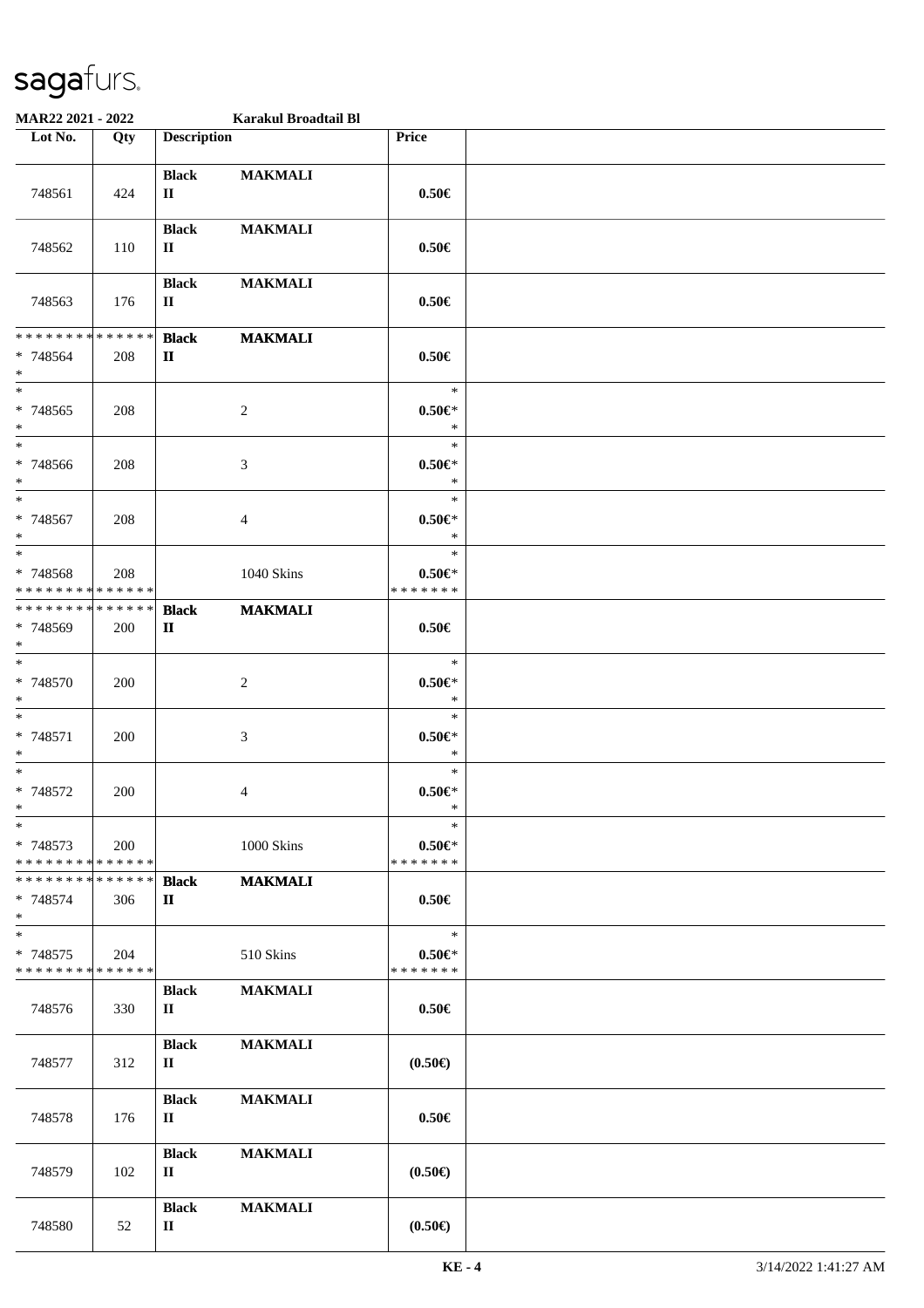| MAR22 2021 - 2022                                                |        |                              | Karakul Broadtail Bl |                                            |  |
|------------------------------------------------------------------|--------|------------------------------|----------------------|--------------------------------------------|--|
| Lot No.                                                          | Qty    | <b>Description</b>           |                      | <b>Price</b>                               |  |
| * * * * * * * * * * * * * * *<br>* 748581<br>$*$                 | 196    | <b>Black</b><br>П            | <b>MUIDAR</b>        | $(0.50\epsilon)$                           |  |
| $*$<br>* 748582<br>$*$                                           | 196    |                              | 2                    | $\ast$<br>$(0.50 \in )^*$<br>$\ast$        |  |
| $*$<br>* 748583<br>* * * * * * * * * * * * * *                   | 196    |                              | 588 Skins            | $\ast$<br>$(0.50 \in )^*$<br>* * * * * * * |  |
| * * * * * * * * <mark>* * * * * * *</mark><br>* 748584<br>$\ast$ | 282    | <b>Black</b><br>П            | <b>MUIDAR</b>        | $0.50 \in$                                 |  |
| $\overline{\ast}$<br>* 748585<br>* * * * * * * * * * * * * *     | 188    |                              | 470 Skins            | $\ast$<br>$0.50 \in$<br>* * * * * * *      |  |
| * * * * * * * * * * * * * *<br>* 748586<br>$*$                   | 220    | <b>Black</b><br>П            | <b>MUIDAR</b>        | $0.50 \in$                                 |  |
| $*$<br>* 748587<br>* * * * * * * * * * * * * *                   | 220    |                              | 440 Skins            | $\ast$<br>$0.50 \in$ *<br>* * * * * * *    |  |
| 748588                                                           | 160    | <b>Black</b><br>$\mathbf{I}$ | <b>MUIDAR</b>        | $0.50 \in$                                 |  |
| 748589                                                           | 156    | <b>Black</b><br>$\mathbf{I}$ | <b>MUIDAR</b>        | $(0.50\epsilon)$                           |  |
| 748590                                                           | 112    | <b>Black</b><br>П            | <b>MUIDAR</b>        | $0.50 \in$                                 |  |
| 748591                                                           | 82     | <b>Black</b><br>$\mathbf{I}$ |                      | $0.50 \in$                                 |  |
| 748592                                                           | 40     | <b>QAMAR</b><br>$\mathbf{I}$ |                      | $0.50 \in$                                 |  |
| 748593                                                           | $72\,$ | <b>Black</b><br>$\rm III$    |                      | $(0.50 \infty)$                            |  |
| 748594                                                           | 60     | <b>Black</b><br>$\rm III$    |                      | $(0.50 \in )$                              |  |
| 748595                                                           | 124    | <b>Black</b>                 | <b>DEFECT</b>        | $(0.50 \infty)$                            |  |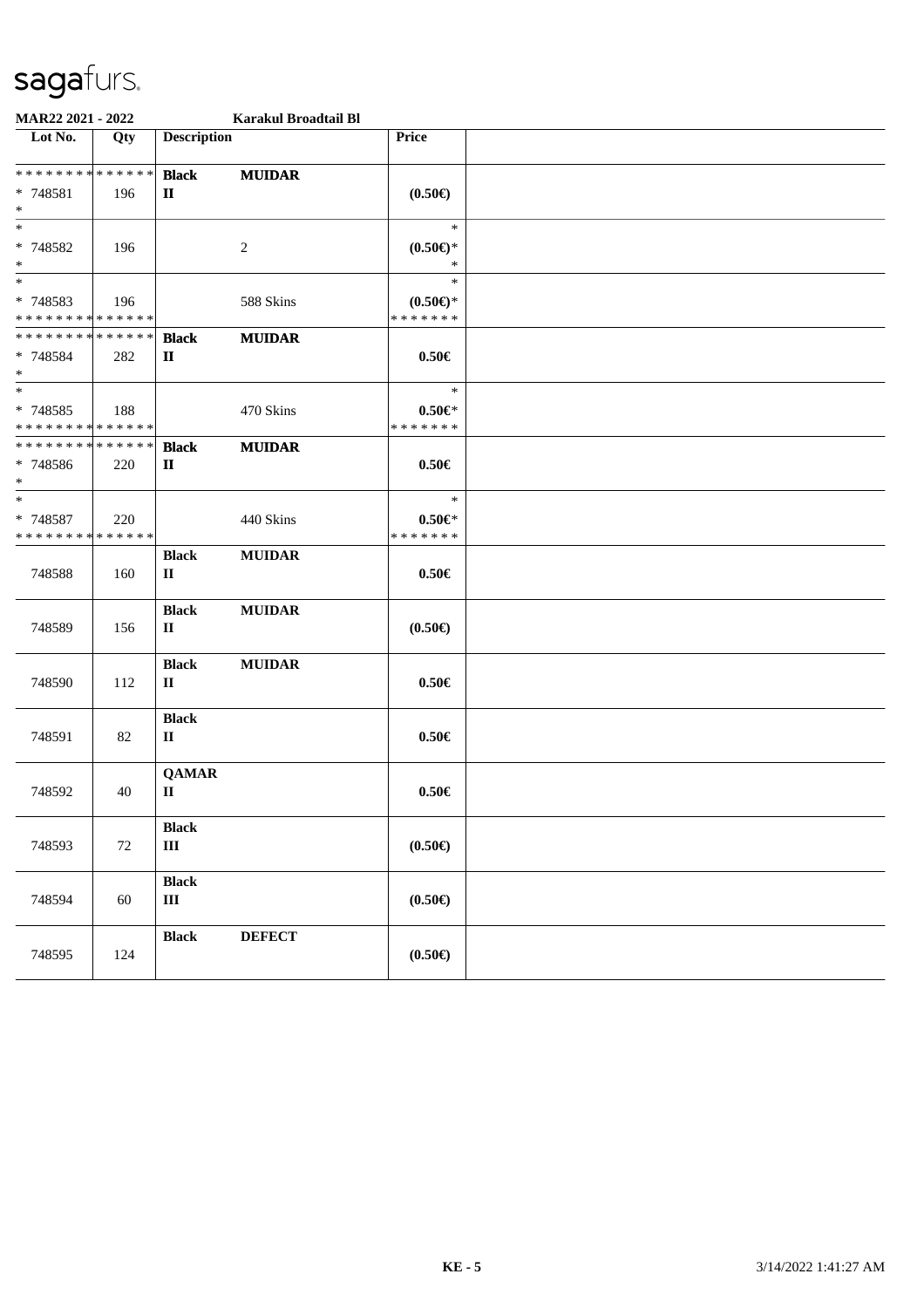#### **MAR22 2021 - 2022 Karakul Broadtail Br**

| Lot No. | Qty | <b>Description</b>           | Price            |  |
|---------|-----|------------------------------|------------------|--|
| 748901  | 52  | <b>SUR</b><br><b>MAKMALI</b> | $(1.50\epsilon)$ |  |
| 748902  | 38  | <b>SUR</b>                   | $(1.50\epsilon)$ |  |
| 748903  | 72  | <b>SUR</b>                   | $(1.50\epsilon)$ |  |